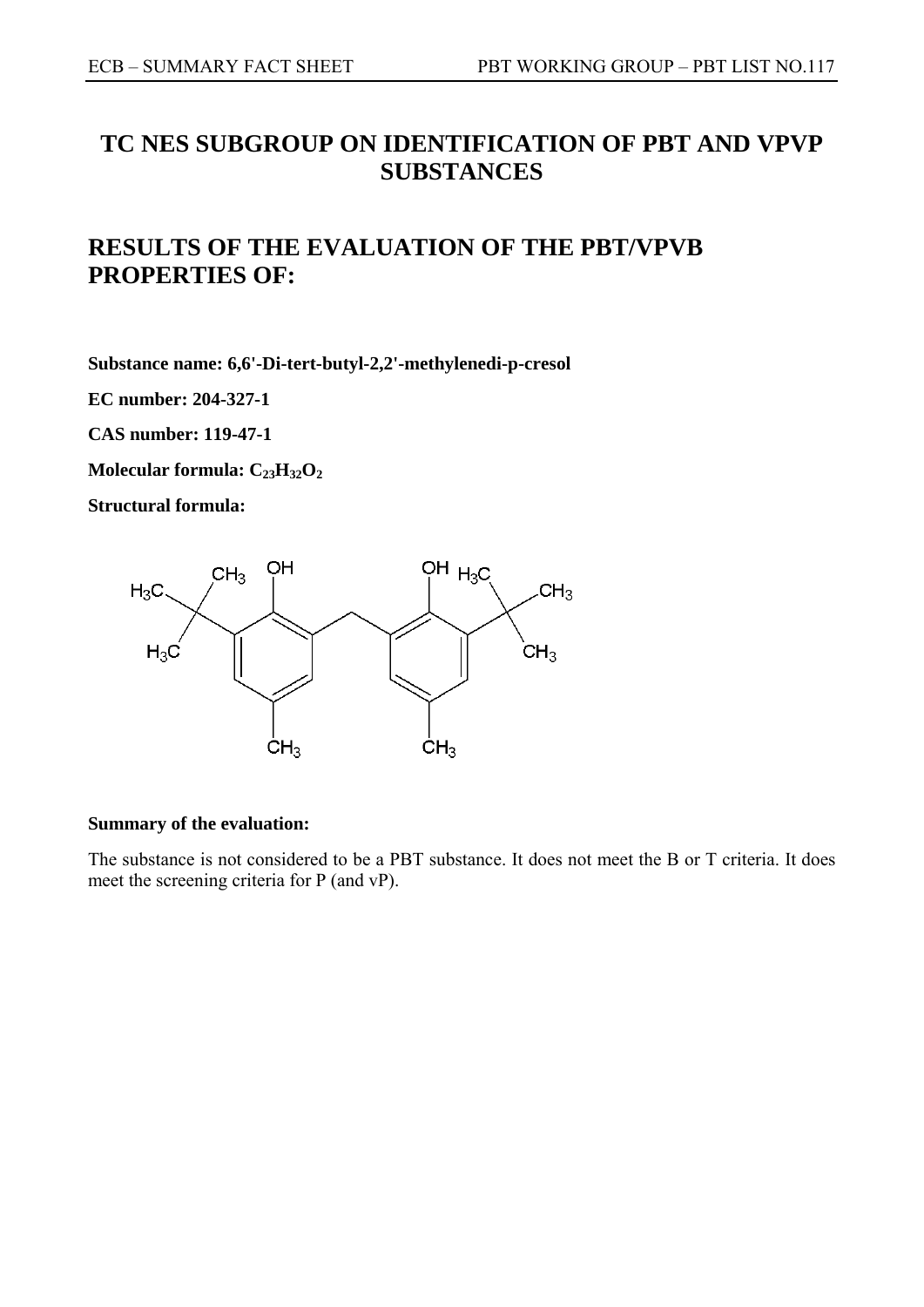## **JUSTIFICATION**

## **1 IDENTIFICATION OF THE SUBSTANCE AND PHYSICAL AND CHEMICAL PROPERTIES**

Name: 6,6'-Di-tert-butyl-2,2'-methylenedi-p-cresol EC Number: 204-327-1 CAS Number: 119-47-1 IUPAC Name: Molecular Formula:  $C_{23}H_{32}O_2$ Structural Formula:



Molecular Weight: 340.51 g/mole Synonyms: 2,2'-Methylene-bis(4-methyl-6-tert-butyl phenol); 2,2'-Methylene-bis(6,6'-tert-butyl-p-cresol); 2,2'-Methylene-bis(6-tert-butyl-4-methylphenol); 2,2'-Dihydroxy-3,3'-di-tert-butyl-5,5'-dimethyldiphenylmethane; Bis-(2-hydroxy-3-tert-butyl-5-methylphenyl)methane; Bis-(6-hydroxy-3-methyl-5-tert-butylphenyl)methane; p-Cresol, 2,2'-methylene-bis(6-tert-butyl); Phenol, 2,2'-methylene-bis(6-(1,1-dimethylethyl)-4-methyl);

The abbreviation DBMC will be used in this assessment.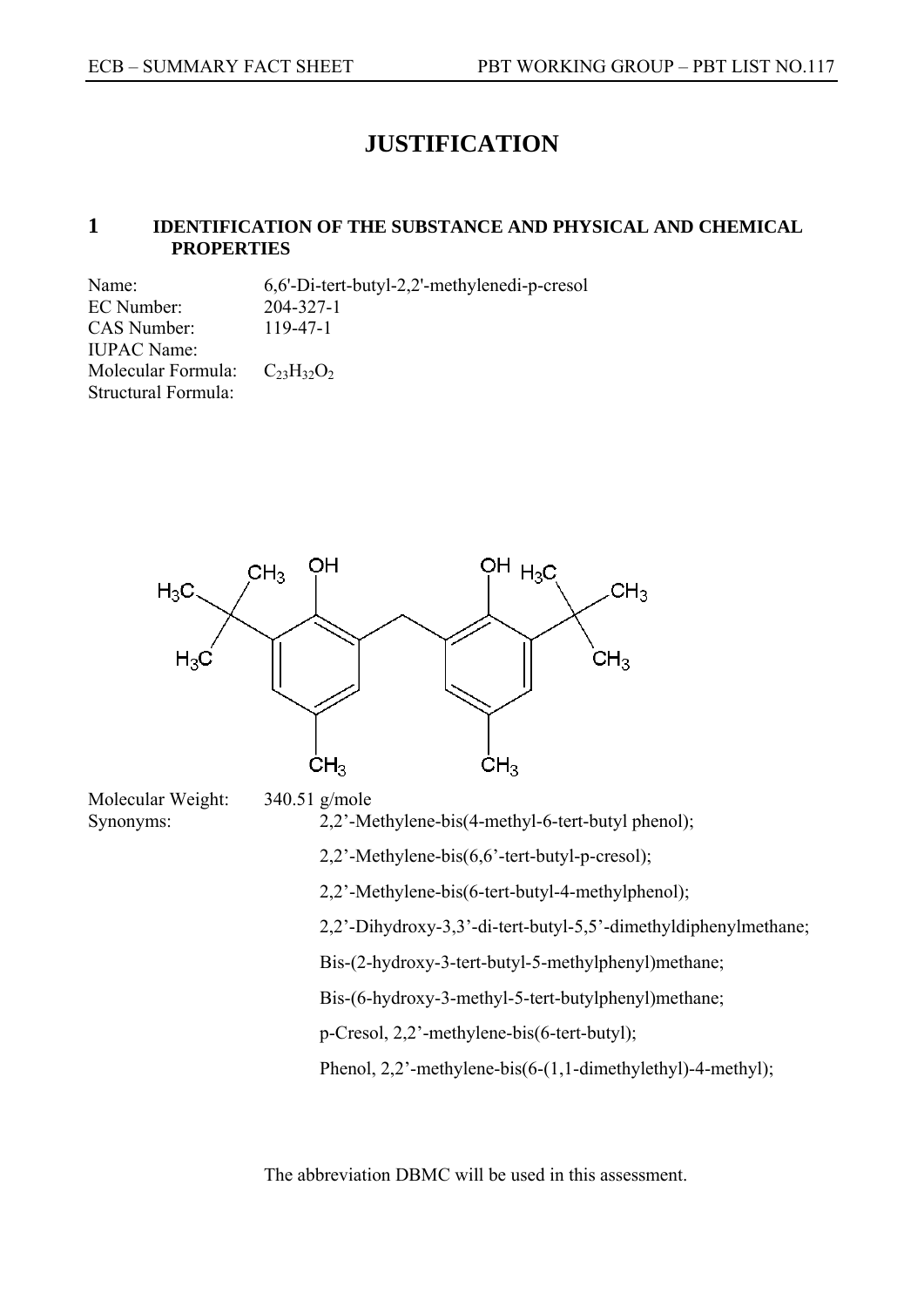## **1.1 Purity/Impurities/Additives**

The purity of DBMC is reported to be  $\geq 98.0\%$  by weight. No additives are reported to be present in the commercial substance (OECD, 2000).

## **1.2 Physico-Chemical properties**

| <b>REACH</b> ref<br>Annex, § | <b>Property</b>                                       | Value                                                                          | <b>Comments</b>                                                                                                                                                                    |
|------------------------------|-------------------------------------------------------|--------------------------------------------------------------------------------|------------------------------------------------------------------------------------------------------------------------------------------------------------------------------------|
| V, 5.1                       | Physical state at 20 C and<br>101.3 KPa               | solid (supplied as a pale<br>cream to white powder or<br>granules)             |                                                                                                                                                                                    |
| V, 5.2                       | Melting / freezing point                              | $130^{\circ}$ C                                                                |                                                                                                                                                                                    |
| V, 5.3                       | Boiling point                                         | 445°C<br><b>Estimation by MPBPWIN</b><br>(v1.41)                               |                                                                                                                                                                                    |
| V, 5.5                       | Vapour pressure                                       | $4.6\times10-7$ Pa at 20 °C<br><b>Estimation</b> (Environment<br>Agency, 2008) |                                                                                                                                                                                    |
| V, 5.7                       | Water solubility                                      | 0.92 mg/l at $20^{\circ}C^a$                                                   | Column elution method                                                                                                                                                              |
| V, 5.8                       | Partition coefficient n-<br>octanol/water (log value) | $6.25$ at $20^{\circ}$ C                                                       | Shake flask method                                                                                                                                                                 |
| VII, 5.19                    | Dissociation constant                                 | $\geq 10$                                                                      | The pKa values of o, m- and p-<br>cresol are 10.2, 10.01 and<br>10.17, respectively (CRC,<br>1979). Therefore the pKa value<br>of the DBMC is likely to be<br>around 10 and above. |

Table 1 Summary of physico-chemical properties

<sup>a</sup> A European supplier has provided details of a water solubility determination by the column elution method (Lanxess, personal communication, 2005). This study was carried out in 1989, but was not reported in OECD (2000). Although some details are lacking, the method appears to comply with the OECD Test Guideline (107). Determinations were carried out at 20°C at two different flow rates, which gave results in good agreement (0.88 and 0.96 mg/L). The mean solubility value was 0.92 mg/L. The test substance concentration was determined by HPLC analysis, and this showed only one peak. It is therefore unlikely that the result was influenced by soluble impurities. The column elution method is appropriate for substances of low solubility (10 mg/L or less). Since no details appear to be available about the method used for the test cited by OECD (2000), the solubility of 0.92 mg/L is preferred.

## **2 MANUFACTURE AND USES**

Not relevant.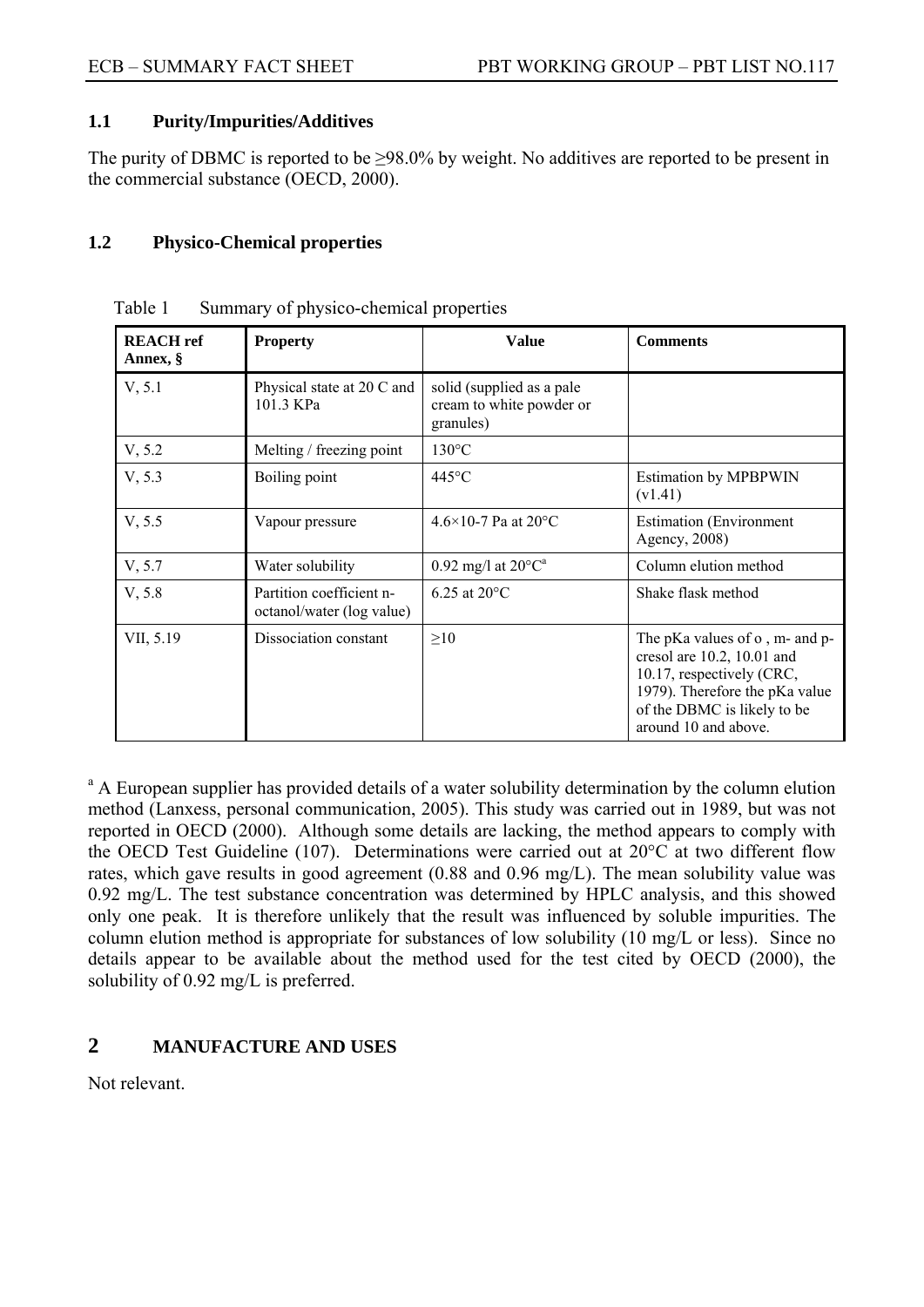## **3 CLASSIFICATION AND LABELLING**

DBMC is not currently classified as dangerous for the environment under the Dangerous Substances Directive (67/548/EEC). DBMC is not readily biodegradable. It has a measured BCF of 840. The lowest acute value reported is  $L(E)CS0 = 0.31$  mg/l. On the basis of these values, the indicated classification is "Dangerous for the environment" with the risk phrases R50-53: very toxic to aquatic organisms and may cause long-term adverse effects in the aquatic environment

## **3.1 Degradation (P)**

## **3.1.1 Abiotic degradation**

## *Hydrolysis*

DBMC does not contain functional groups that are susceptible to hydrolysis in the environment. Hydrolysis is therefore not expected to be a significant degradation process in the environment.

### *Oxidation*

There are no data on the reactions of DBMC with oxidants present in water. DBMC would be expected to react reasonably rapidly with hydroxyl radicals in freshwater resulting in primary degradation.

#### **3.2 Biotic degradation**

The biodegradation data for DBMC have been reviewed as part of the OECD SIDS programme (OECD, 2000). The substance has been tested in a MITI I (equivalent to OECD 301C) ready biodegradation test (CITI, 1992; CERI, 2004). The concentration of the test substance used was 100 mg/l and the inoculum concentration was 30 mg/l as suspended solid. The source of the inoculum was non-adapted activated sludge. The extent of degradation seen after 28 days was 0% based on oxygen consumption. The lack of degradation in the study was confirmed by analysis for the parent compound by HPLC. This analysis showed that only around 1% of the substance had been removed over the 28-day period.

Based on the results of this test DBMC is considered to be not readily biodegradable. It should be noted however that the concentration tested was in excess of the water solubility of DBMC (0.92 mg/l). This may have limited the availability of the DBMC to the micro-organisms in the test.

## **3.2.1 Other information 1**

 $\overline{a}$ 

## **3.2.2 Summary and discussion of persistence**

The results of biodegradation tests indicate that the substance is not readily biodegradable.

<sup>1</sup> For example, half life from field studies or monitoring data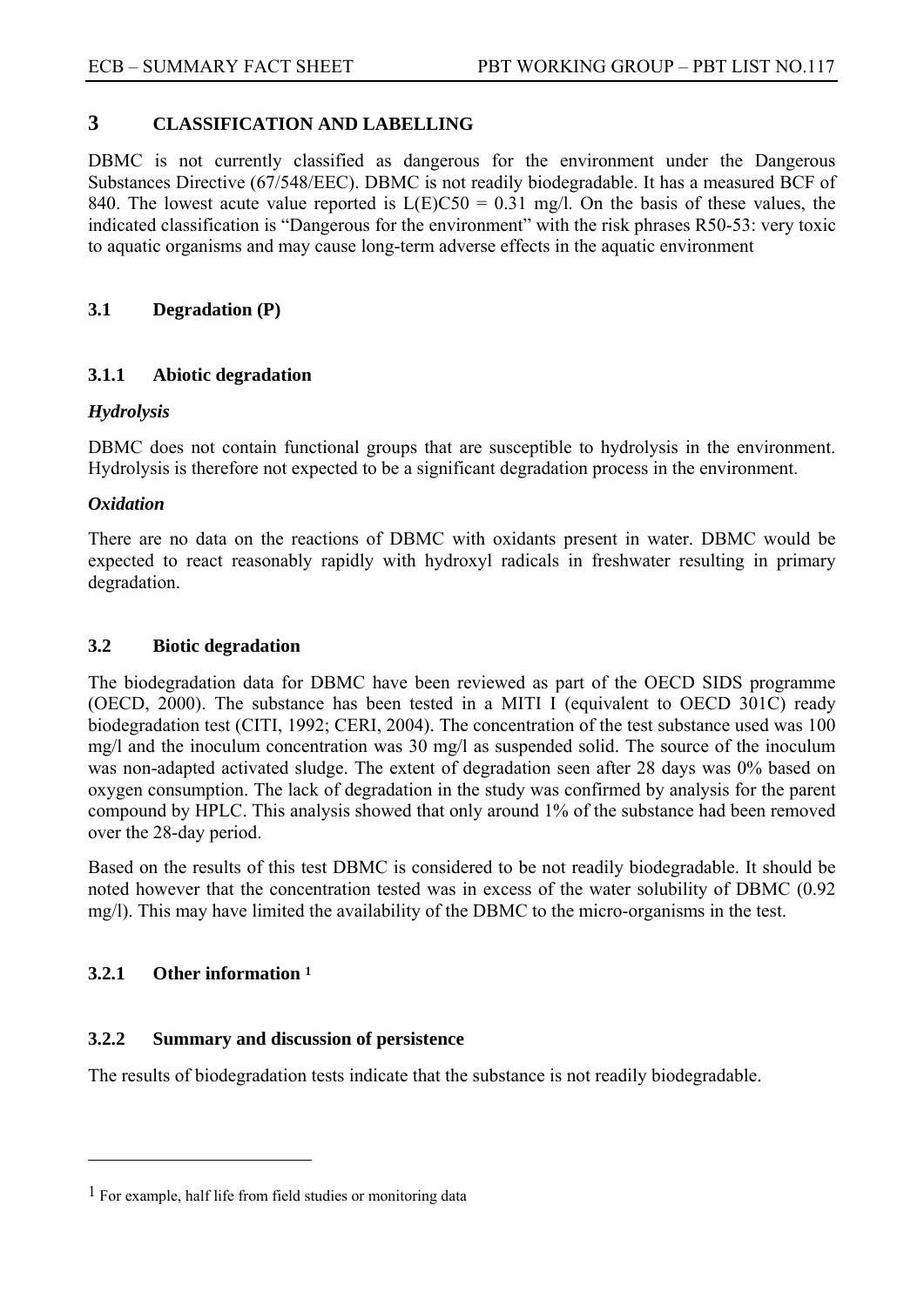## **3.3 Environmental distribution**

- **3.3.1 Adsorption**
- **3.3.2 Volatilisation**
- **3.4 Bioaccumulation (B)**

### **3.4.1 Screening data2**

#### **3.4.2 Measured bioaccumulation data3**

The available bioconcentration study for DBMC has been reviewed under the OECD SIDS programme (OECD, 2000). The study was an eight week flow-through study using carp (Cyprinus carpio) with an average lipid content of 4.7% (CITI, 1992; CERI, 2004). Two exposure concentrations were used, 1.0 mg/l and 0.1 mg/l, and it was reported that the stock solutions of the test substance were prepared with caster oil HCO-40, which would have then been present in the exposure vessels. The exposure concentrations were verified by analytical measurement during the test and were found to be maintained within 80% of the nominal values throughout the test. The BCF value obtained was 23-37 l/kg at the 1.0 mg/l exposure level and 60-125 l/kg at the 0.1 mg/l exposure level.

It should be noted that the BCF values obtained appeared to decrease with increasing exposure concentration. This pattern may occur where solubility of the test substance has been exceeded and undissolved test substance is present. It is not clear if the analytical method used would distinguish between the dissolved test substance and the total test substance present. The higher concentration used in the test was slightly above the solubility value of 0.92 mg/l used in this assessment (both concentrations were above the value of 0.02 mg/l selected in the OECD SIDS). Further, OECD (2000) recognises that there is the possibility that the substance could have adsorbed to the skin of the fish during the study and/or have adsorbed to the food during the study (and so providing an oral route of exposure for the fish). Therefore the results of this test should be treated with caution.

From experience with other BCF studies reported from the same source, the range of values presented is likely to relate to the lowest and highest BCF values measured in individual fish from the tests. The mean values for each concentration would be the more relevant values, but in the absence of these the highest reported value would be used as a conservative approach.

The Japanese National Institute of Technology and Evaluation (NITE) web-site includes other data on bioaccumulation from tests carried out in Japan. These tests used concentrations of 2.0 and 0.2 µg/l in 60-day tests with carp. Few other details are included, but the tests are assumed to be carried out using the standard methods and so are comparable with those discussed above. The BCF values obtained were 400-840 at 2.0 µg/l, and 320-780 at 0.2 µg/l. The test concentrations are well below

 $\overline{a}$ 

<sup>&</sup>lt;sup>2</sup> For example, log  $K_{ow}$  values, predicted BCFs

<sup>3</sup> For example, fish bioconcentration factor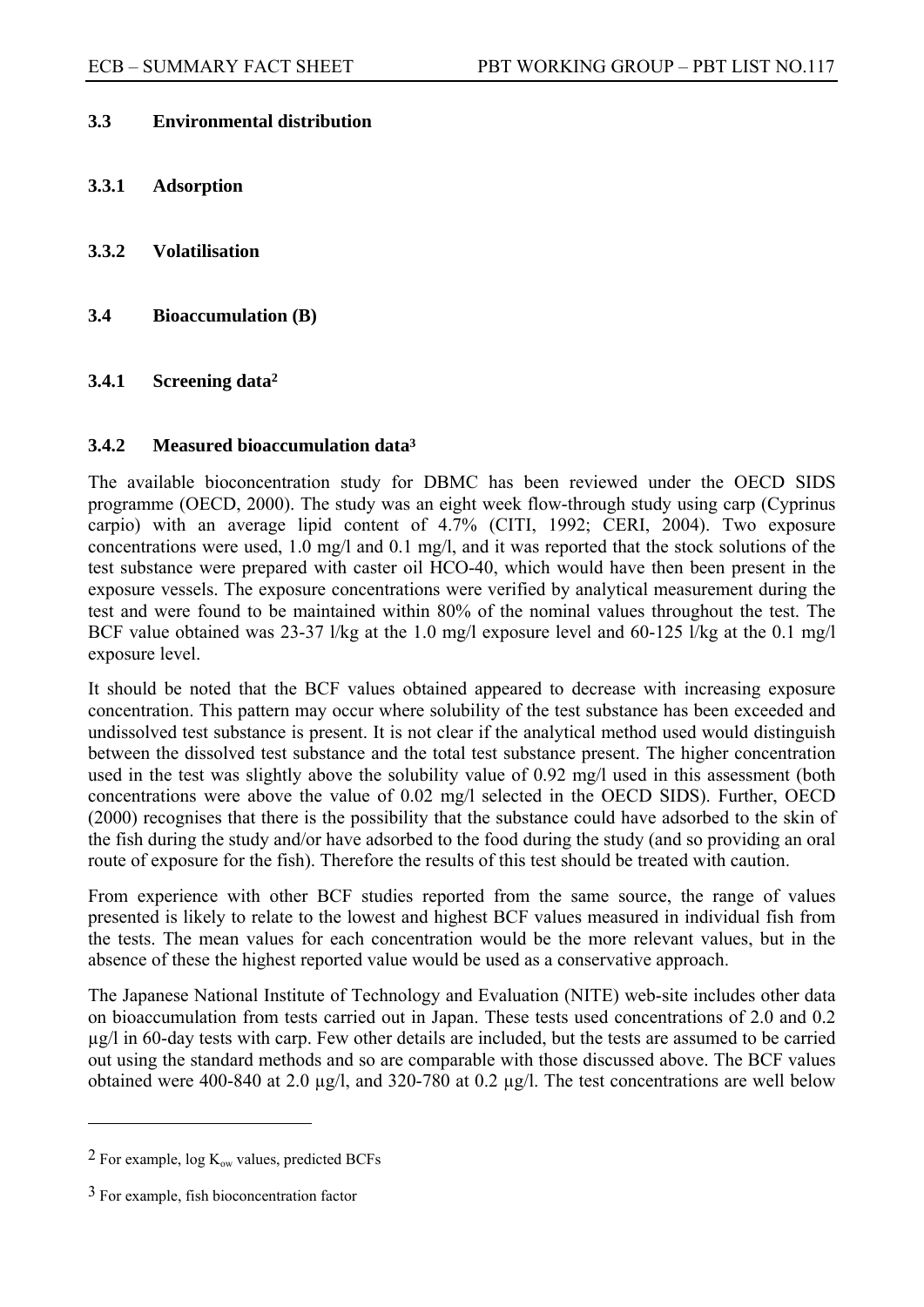the solubility values, and these results are considered to be the most suitable for use in the assessment. As noted above, the range of values is likely to relate to individual determinations in the tests, but in the absence of mean values the highest value will be used. Therefore the BCF used in this assessment is 840.

## **3.4.3 Other supporting information4**

#### **3.4.4 Summary and discussion of bioaccumulation**

The measured BCF value in fish is 840.

#### **3.5 Secondary poisoning**

## **4 HUMAN HEALTH HAZARD ASSESSMENT**

The mammalian and avian toxicity for DBMC have been reviewed as part of the OECD SIDS programme and a summary of the main findings of this review is given below in Table 2.

#### Table 2 Summary of mammalian toxicity data

| Test                                  | <b>Species</b> | <b>Results</b>                                            |
|---------------------------------------|----------------|-----------------------------------------------------------|
| Acute oral (single dose) studies      | Rat            | $>5,000$ mg/kg be                                         |
| Repeated dose studies – oral exposure | Rat            | 53 day NOAEL = $12.5 \text{ mg/kg}$ bw day (males testis) |
| Developmental toxicity/teratogenicity | Rat            | Preliminary reproduction study $-NOAEL = 50$              |
|                                       |                | mg/kg bw day (females)                                    |

 $\overline{a}$ 

<sup>4</sup>For example, measured concentrations in biota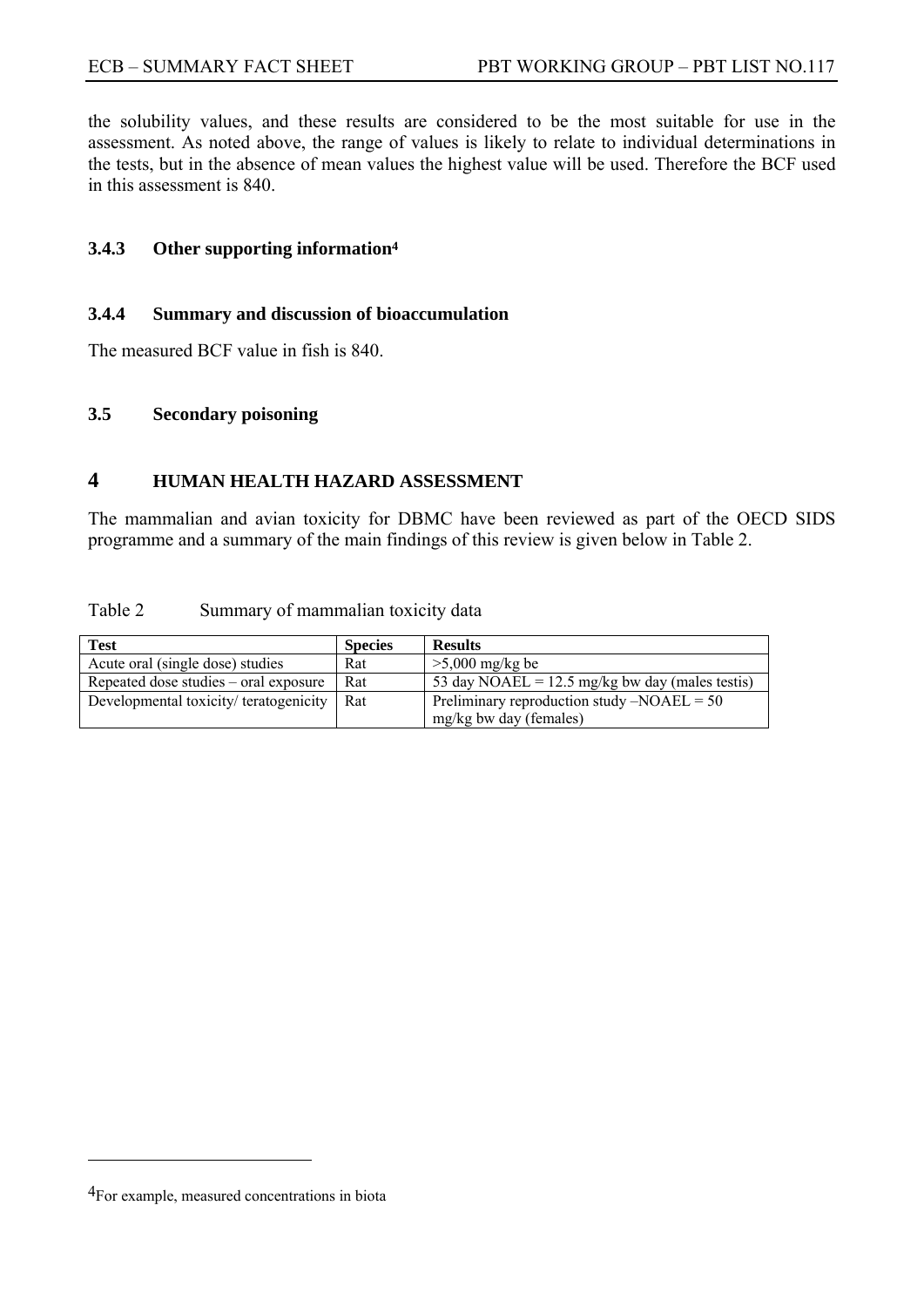## **5 ENVIRONMENTAL HAZARD ASSESSMENT**

## **5.1 Aquatic compartment (including sediment)**

## **5.1.1 Toxicity test results**

## **5.1.1.1 Fish**

#### Acute toxicity

The available toxicity data for DBMC have been reviewed and validated under the OECD SIDS programme (OECD, 2000). The following values were reported: 48h-LC50 >500 mg/l, 96h-LC50  $>5$  mg/l for medaka (Oryzias latipes) and 96h-LC50 = 0.31 mg/l for fathead minnow (Pimephales promelas). It was recognised that there was some uncertainty connected with these toxicity values as they were all considerably above the water solubility of the test substance. The OECD SIDS data set (OECD, 2000) contains a further toxicity result for DBMC with fish. The 48h-LC50 with orfe (Leuciscus idus) was reported to be 50 mg/l but there is insufficient information available to validate the study. Great Lakes (2004a) report further unpublished LC50 values for DBMC. The LC50 (duration not given) with orfe (Leuciscus idus) is reported as  $>100$  mg/l and the 96h-LC50 for fish (species not given) is reported as >50 mg/l. Again few other details of these studies are currently available.

In the light of the revised water solubility used for this assessment  $(0.92 \text{ mg/l at } 20^{\circ}\text{C}, \text{study made})$ available since the OECD SIDS assessment), the LC50 value of 0.31 mg/l is now below the solubility and considered reliable.

#### Long-term toxicity

No data available.

#### **5.1.1.2 Aquatic invertebrates**

#### Acute toxicity

The available toxicity data for DBMC have been reviewed and validated under the OECD SIDS programme (OECD, 2000). The 48h-EC50 for Daphnia magna was determined to be >4.8 mg/l. It was recognised that there was some uncertainty connected with this toxicity value as it was above the water solubility of the test substance.

#### Long-term toxicity

The available toxicity data for DBMC have been reviewed and validated under the OECD SIDS programme (OECD, 2000). A 21-day NOEC of 0.34 mg/l was reported for DBMC in a Daphnia magna reproduction study. The OECD assessment recognised that there was some uncertainty connected with this toxicity value as it was considerably above the water solubility of the test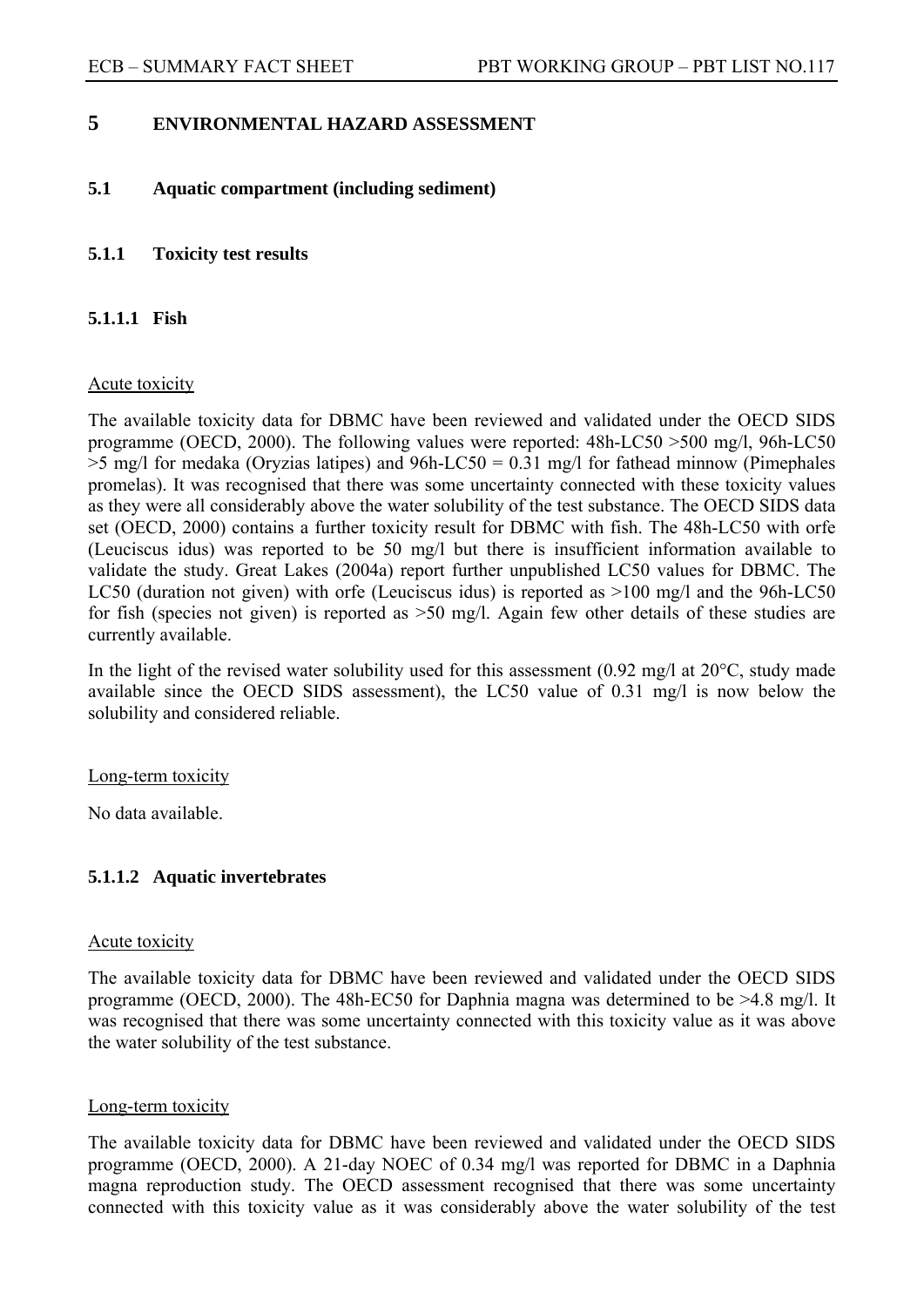substance; however, the value is below the preferred solubility value used in this assessment (0.92 mg/l at 20°C, study made available since the OECD SIDS assessment) and so the result is considered to be suitable for this assessment.

## **5.1.1.3 Algae and aquatic plants**

The available toxicity data for DBMC have been reviewed and validated under the OECD SIDS programme (OECD, 2000). A 72h-EC50 of >5 mg/l was reported for DBMC for the green alga Selenastrum capricornutum (now Pseudokirchneriella subcapitata) based on both biomass and growth rate endpoints. The 72h NOEC from this study was 0.63 mg/l based on biomass and 1.3 mg/l based on growth rate. These values are close to or above the solubility of the substance selected for this assessment.

#### **5.1.2 Sediment organisms**

- **5.1.3 Other aquatic organisms**
- **5.2 Terrestrial compartment**
- **5.3 Atmospheric compartment**
- **5.4 Indirect exposure via the food chain**

#### **6 PBT AND VPVB**

#### **6.1 PBT, vPvB assessment**

Persistence: the substance is considered to be not readily biodegradable so the screening criterion for  $P / VP$  is met.

Bioaccumulation: a reliable *in vivo* experimental bioconcentration factor (BCF) of 840 has been measured for fish. Hence the substance does not meet the B (or vB) criterion.

Toxicity: The lowest LC50 is 0.31 mg/L for fish and the lowest NOEC = 0.34 mg/L for Daphnia. The T criterion is not met, although a full dataset is not available.

Summary: DBMC does not meet the T, B or vB criteria, and so is not considered a PBT substance according to the EU criteria.